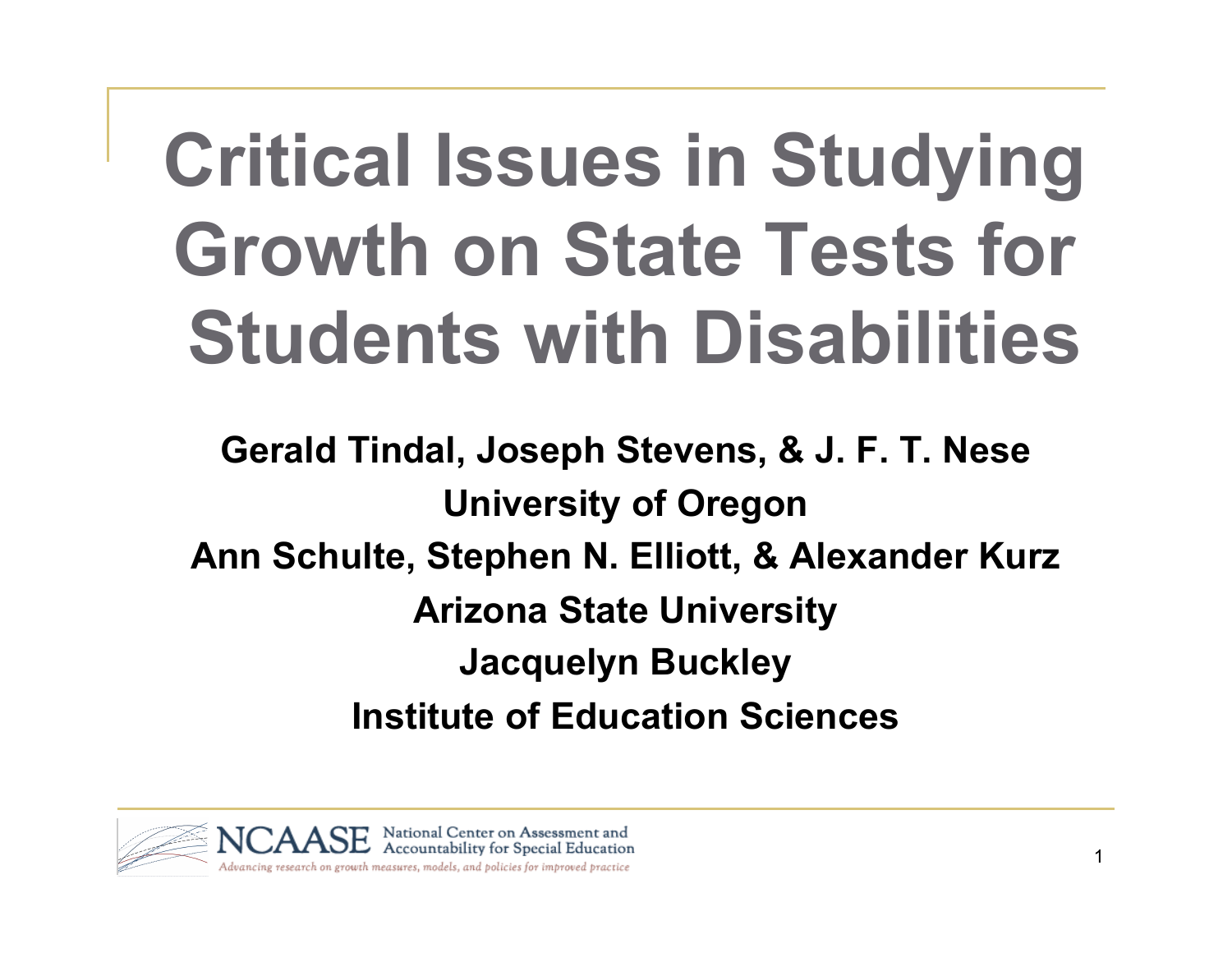# Session Outline

- National Center on Assessment and Accountability for Special Education (NCAASE)-Context and overview
- NCAASE Findings to Date-Selected highlights
	- Methodological findings related to studying growth for students with disabilities
	- **□ Growth in students with disabilities**
	- **□** Understanding the determinants of growth-Opportunity to learn study
- Ongoing Work

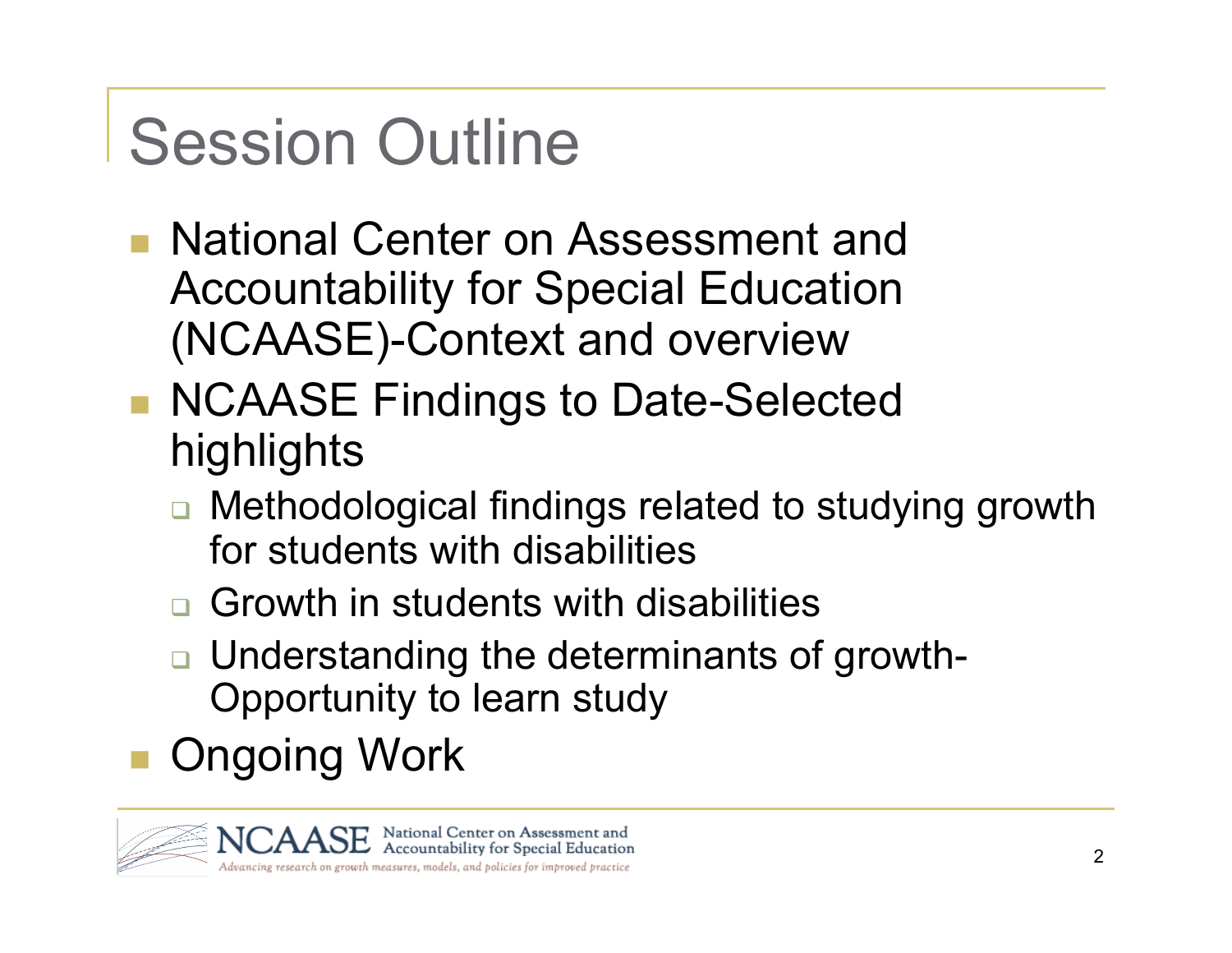#### **NCAASE 2011-2016: Our Key Research Questions**

- 1. What is the **natural developmental progress** in achievement for students with disabilities?
- 2. What models **best characterize achievement growth** for students with disabilities who are participating in general achievement tests?
- 3. How do various growth models represent **school effects** for students with and without disabilities, and how do results compare to those derived from the status models now in use?
- 4. How do results from different types of **interim assessments** of students' achievement meaningfully contribute to a model of academic growth for students with disabilities?
- 5. How can information about **opportunity to learn** and achievement growth be used to **enhance academic outcomes** for students with disabilities?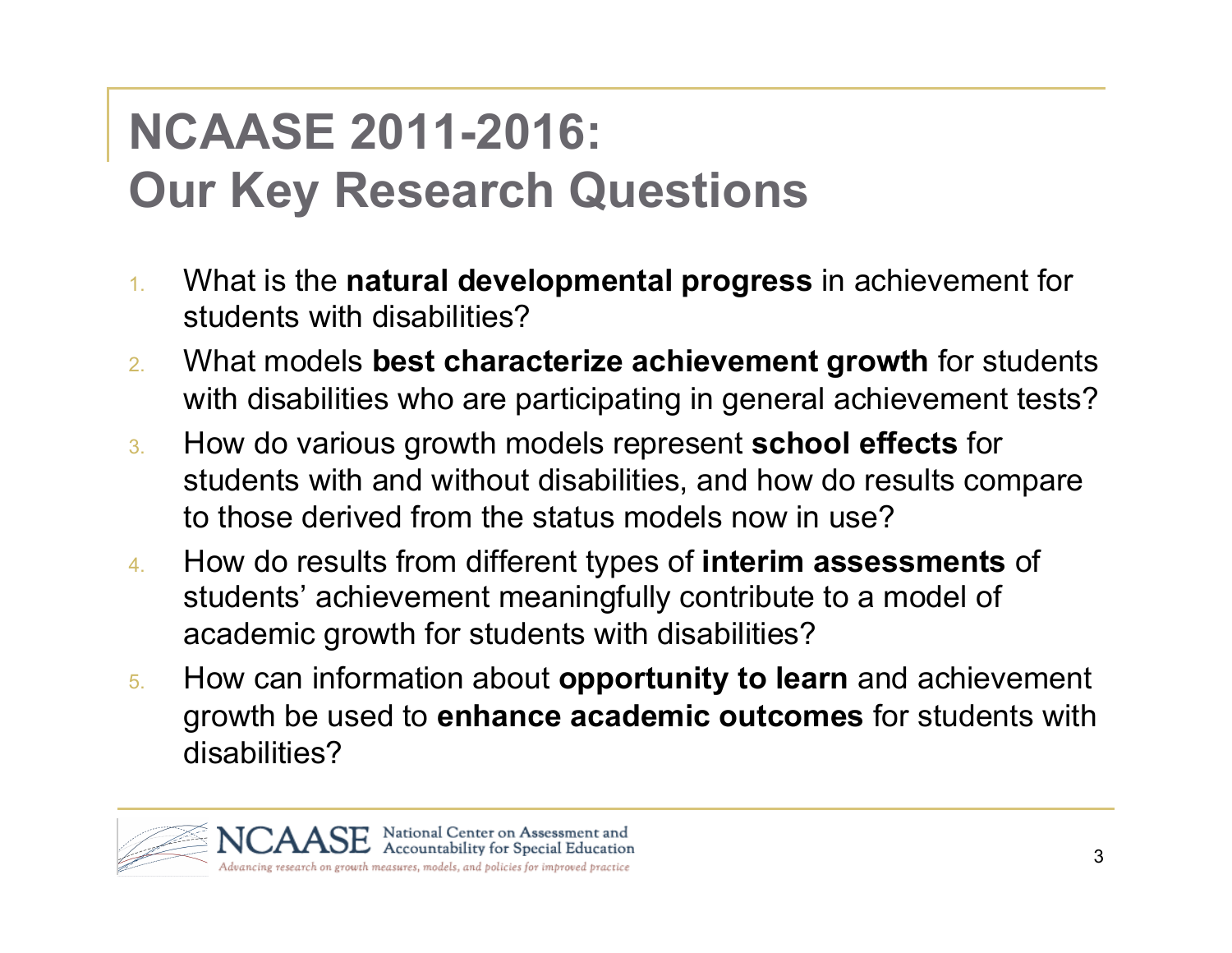

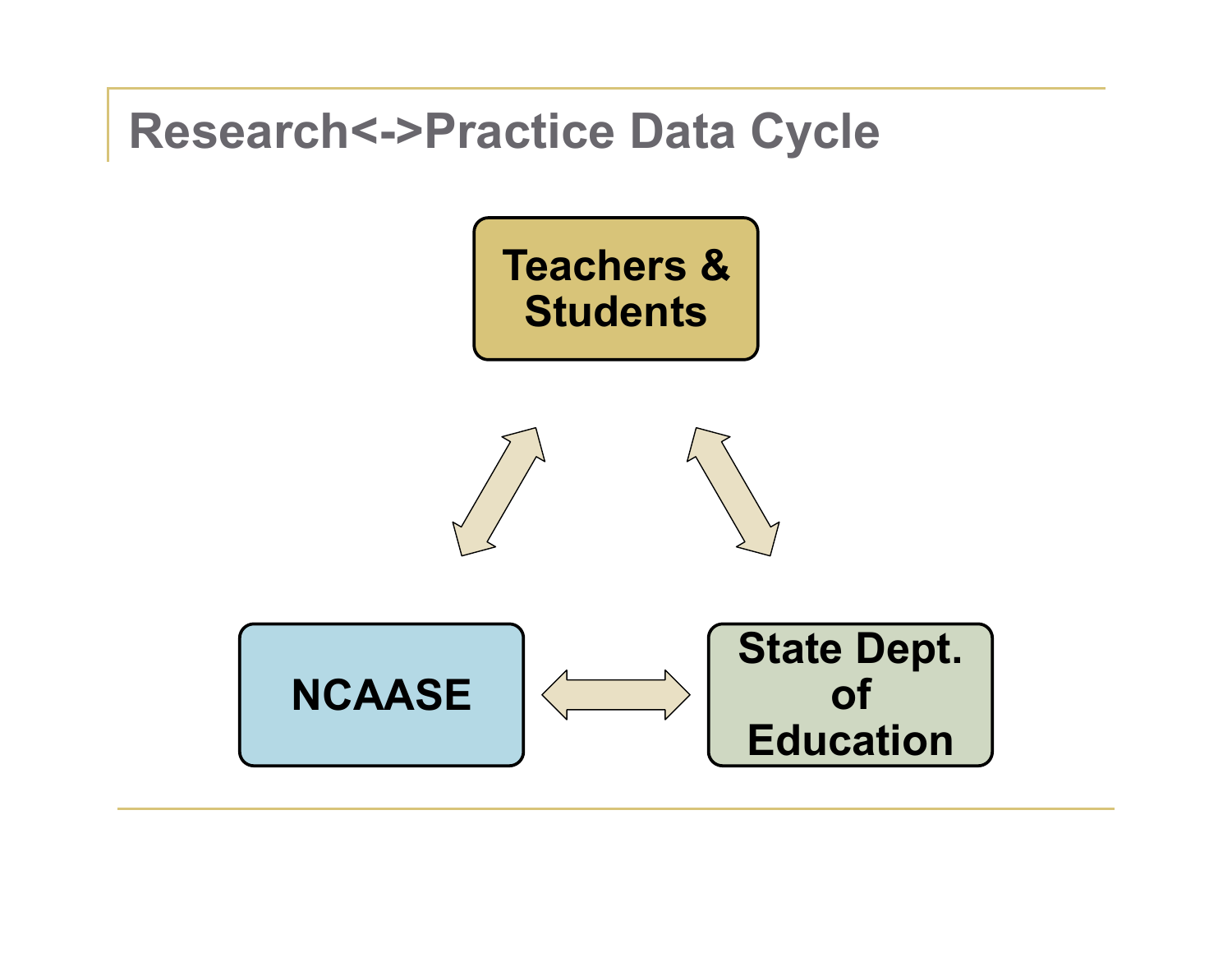## **Looking Back to the Beginning of Standards-based Reform…**

- 40-50% of students with disabilities (SWDs) excluded from national and state assessments
- Concern that exclusion of SWDs distorting reform and accountability efforts for all students, and leaving SWDs behind

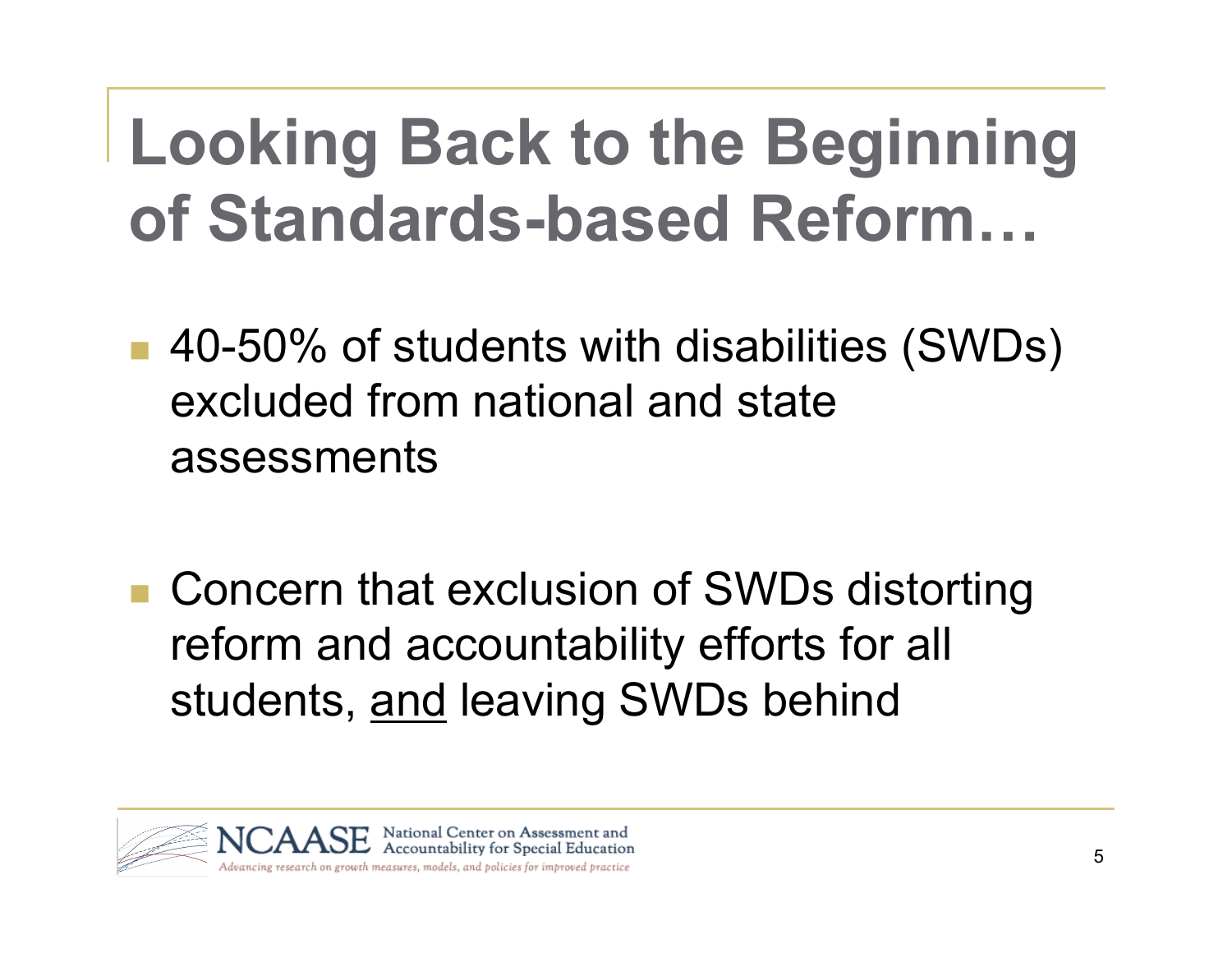# **The Issues Faced in Moving Toward Growth Models…**

- We have very little information about typical achievement growth for SWDs
	- □ 81% of published growth studies omit special education in analysis, 94% do not distinguish exceptionality categories
- SWDs pose unique and multiple challenges, particularly for growth-based assessment
	- **Diversity of disabilities**
	- Wider range of cognitive and academic functioning
	- Variability in assessments and testing conditions across years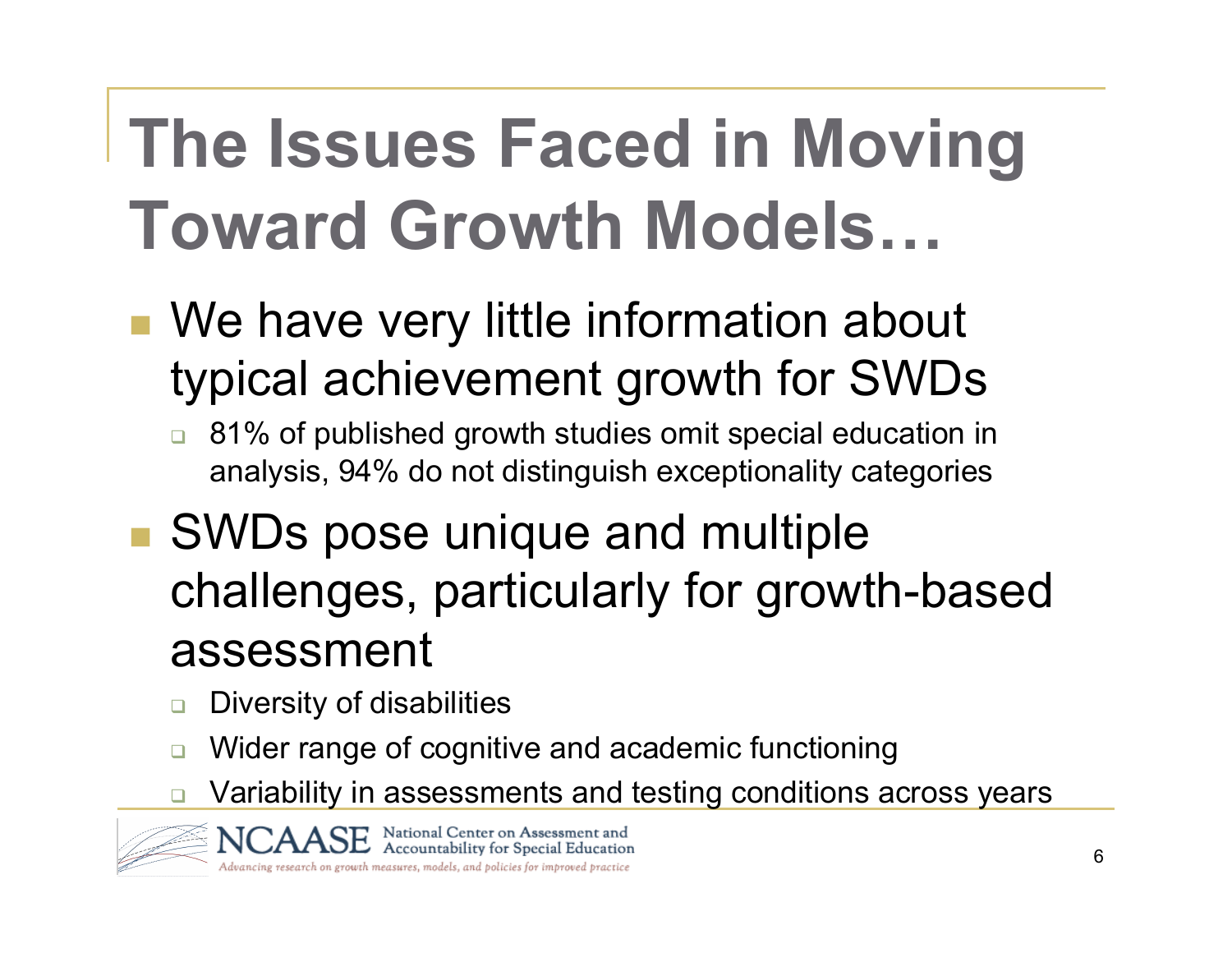### Students with Disabilities…

- □ Enter and exit services throughout their careers
- **□ Change disability classifications**
- □ May take general or alternate assessment
- □ May be members of other groups where achievement gaps are a concern (e.g., poverty, English language learner)
- □ All of these pose new challenges for

NCAASE National Center on Assessment and **assessment and assessing growth**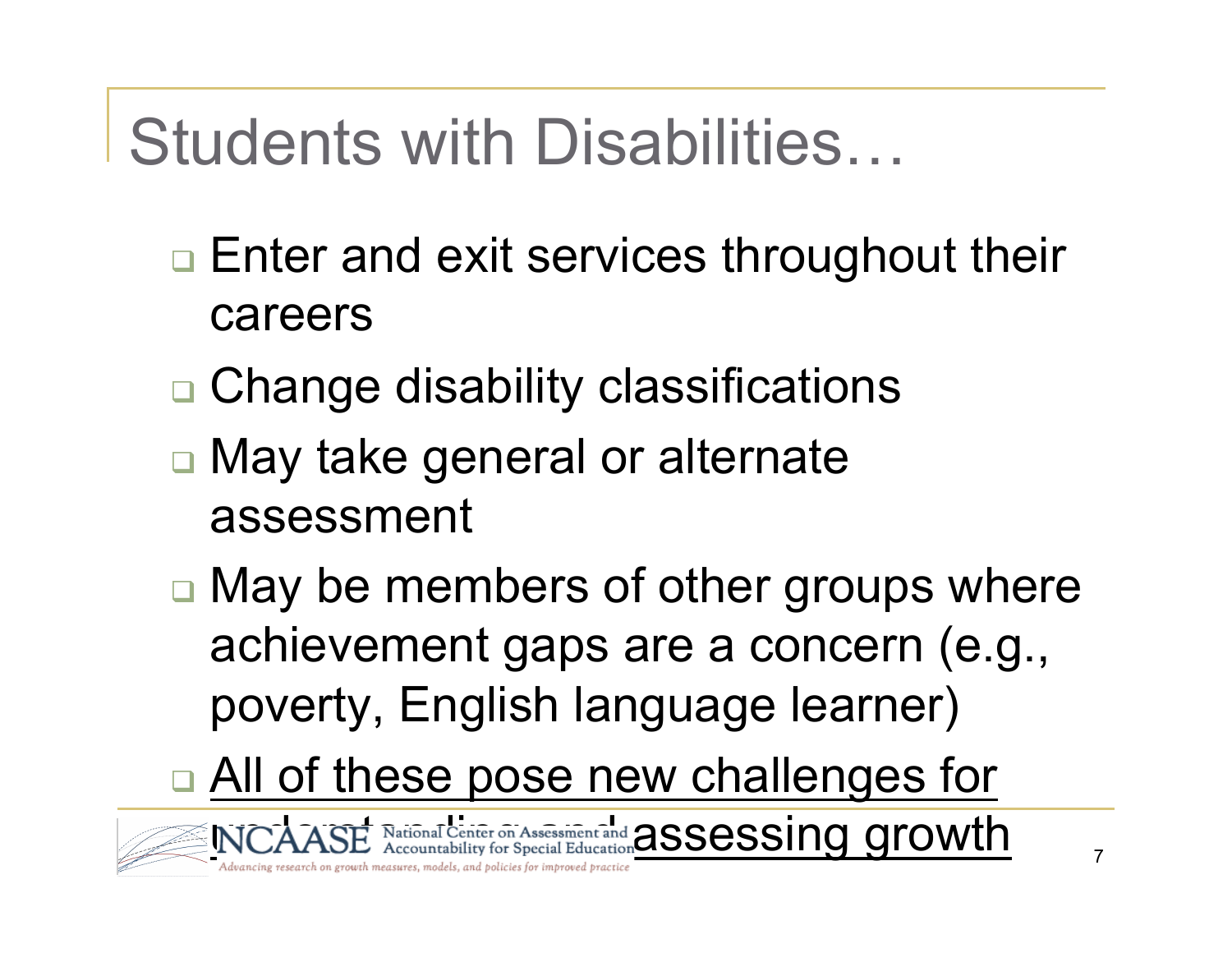### Stability Across Three Years in **NC**

|                                                                                       | Spec ed 3rd gr | Gen ed 3rd gr  |
|---------------------------------------------------------------------------------------|----------------|----------------|
| First time in $3rd$ grade in 2001 (n)                                                 | 14,380         | 88,429         |
| In a NC school following 2 years<br>(n, %)                                            | 12,731<br>88.5 | 79,841<br>94.9 |
| Same school (%, all subsequent figures<br>based on n of students present all 3 years) | 63.7           | 69.4           |
| Retained $(\% )$                                                                      | 14.0           | 7.4            |
| Same sped status (Y/N) across yrs (%)                                                 | 76.3           | 95.0           |
| Same ec category across years (%)                                                     | 64.6           |                |
| Took general assessment all three yrs                                                 |                |                |
| Reading (%)                                                                           | 69.7           | 98.3           |
| Math $(\%)$                                                                           | 76.3           | 98.4           |
| Use/nonuse of accommodations consistent<br>across years $(\%)$                        | 61.0           | 92.2           |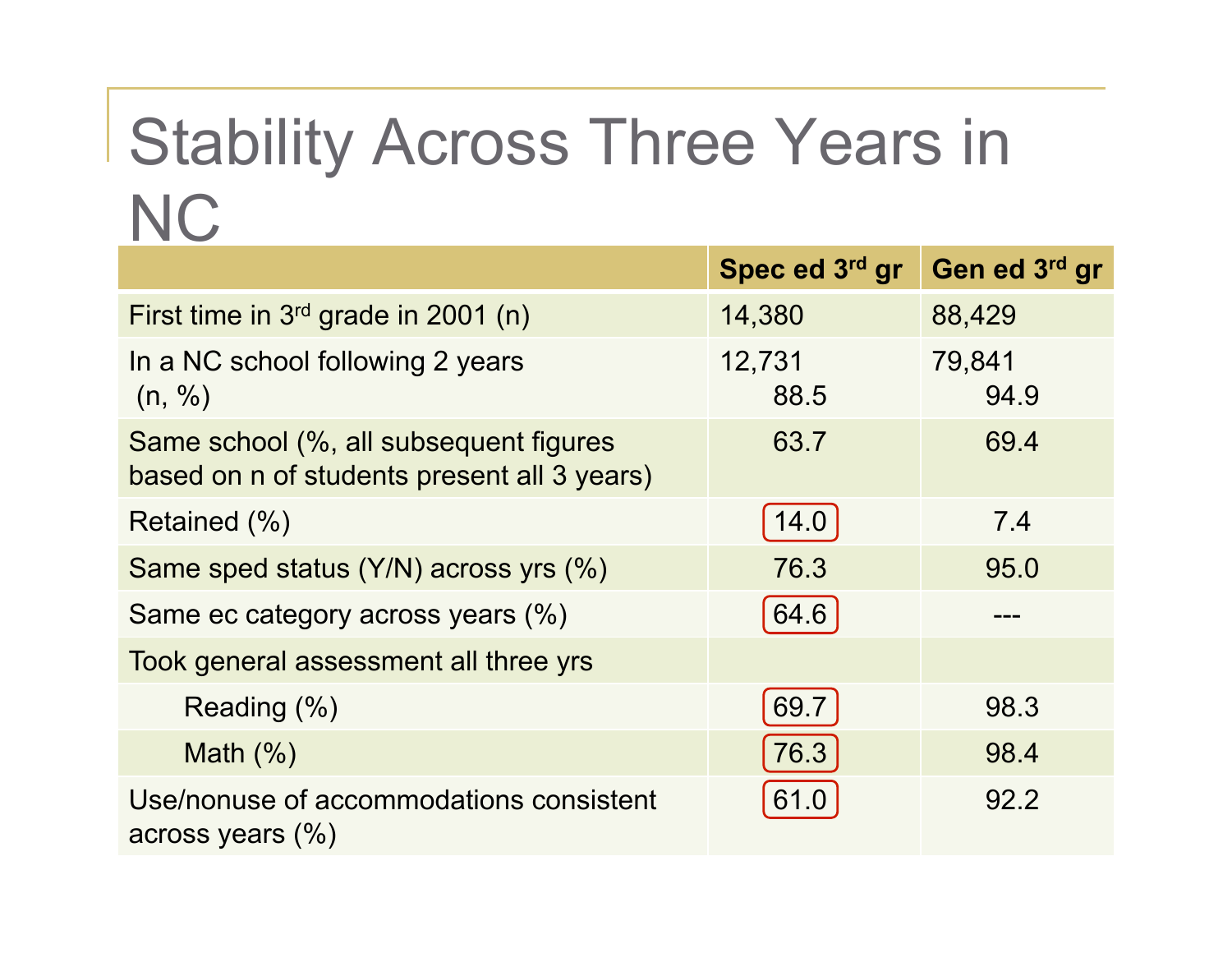#### Looking at Outcomes Longitudinally Matters -1.00 -0.80 Effect Size<br>
e.c.c.c. -0.40 -0.20 Effect Size  $\triangle$  Special Education in Current Year SWD **Special Education at** Wave 1 SWD **Mathematics** Achievement Gap



 $3$  4  $6$  6 7

-1.20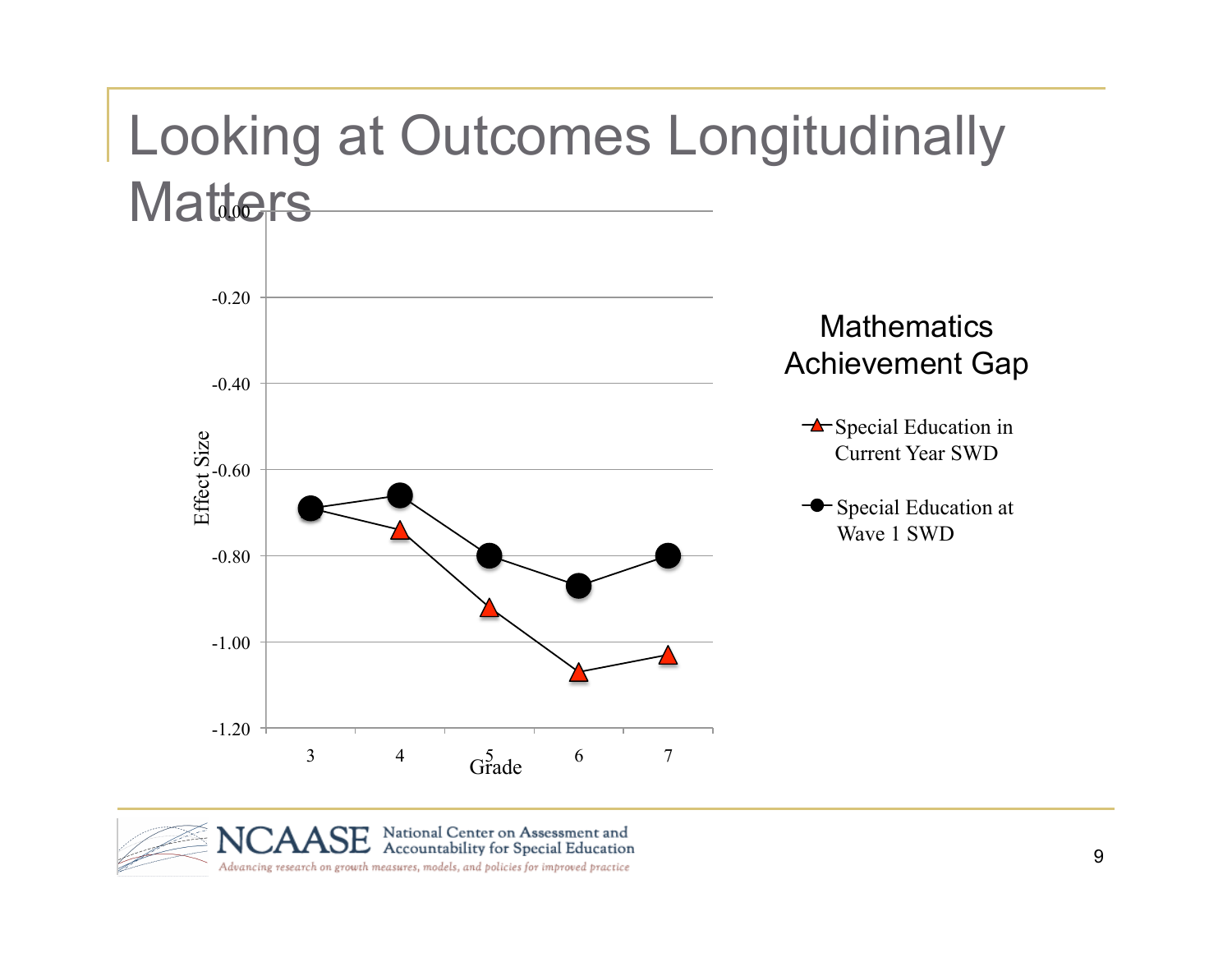# Multiple Testing Opportunities



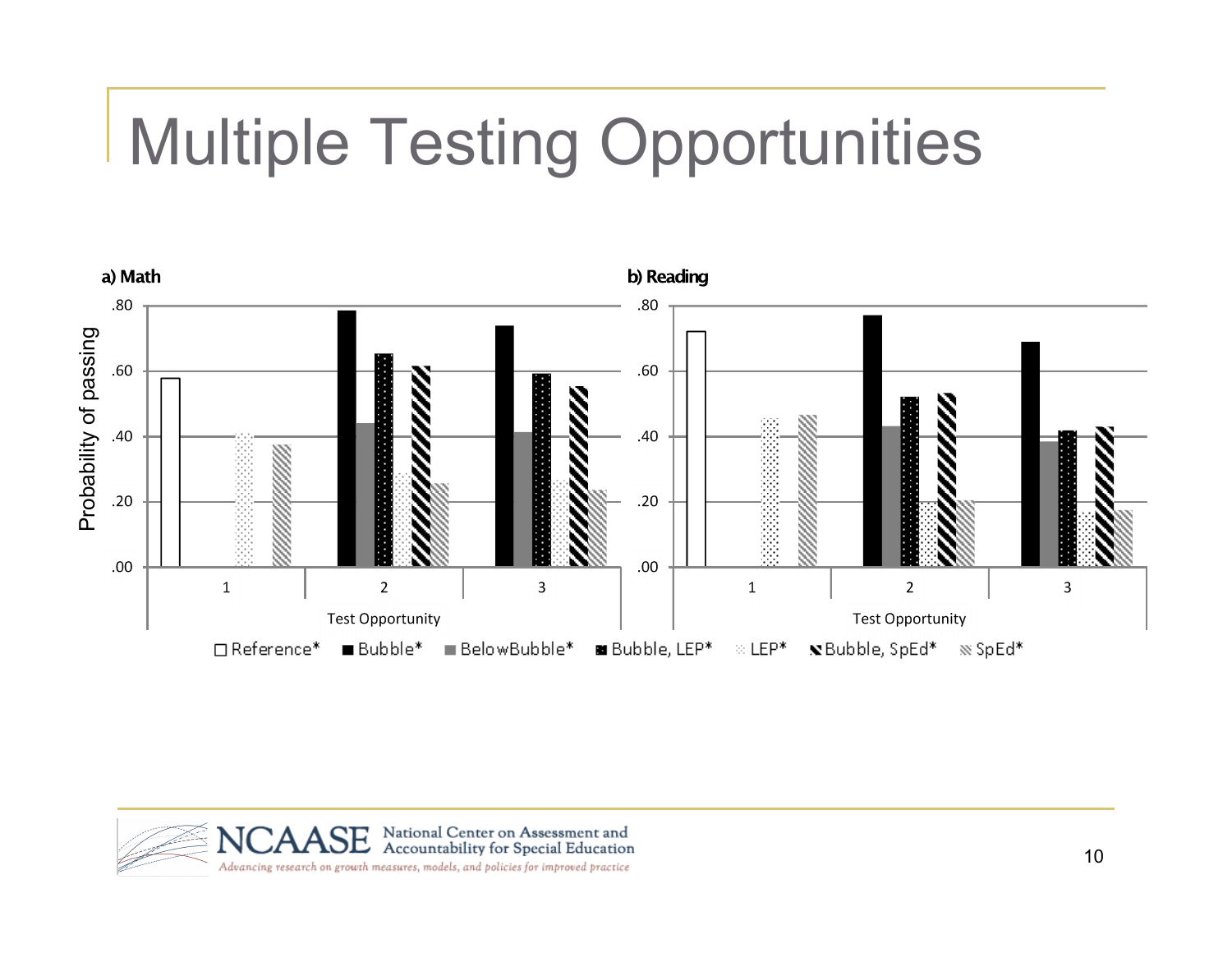### Mathematics Growth for Students with LD



National Center on Assessment and Accountability for Special Education Advancing research on growth measures, models, and policies for improved practice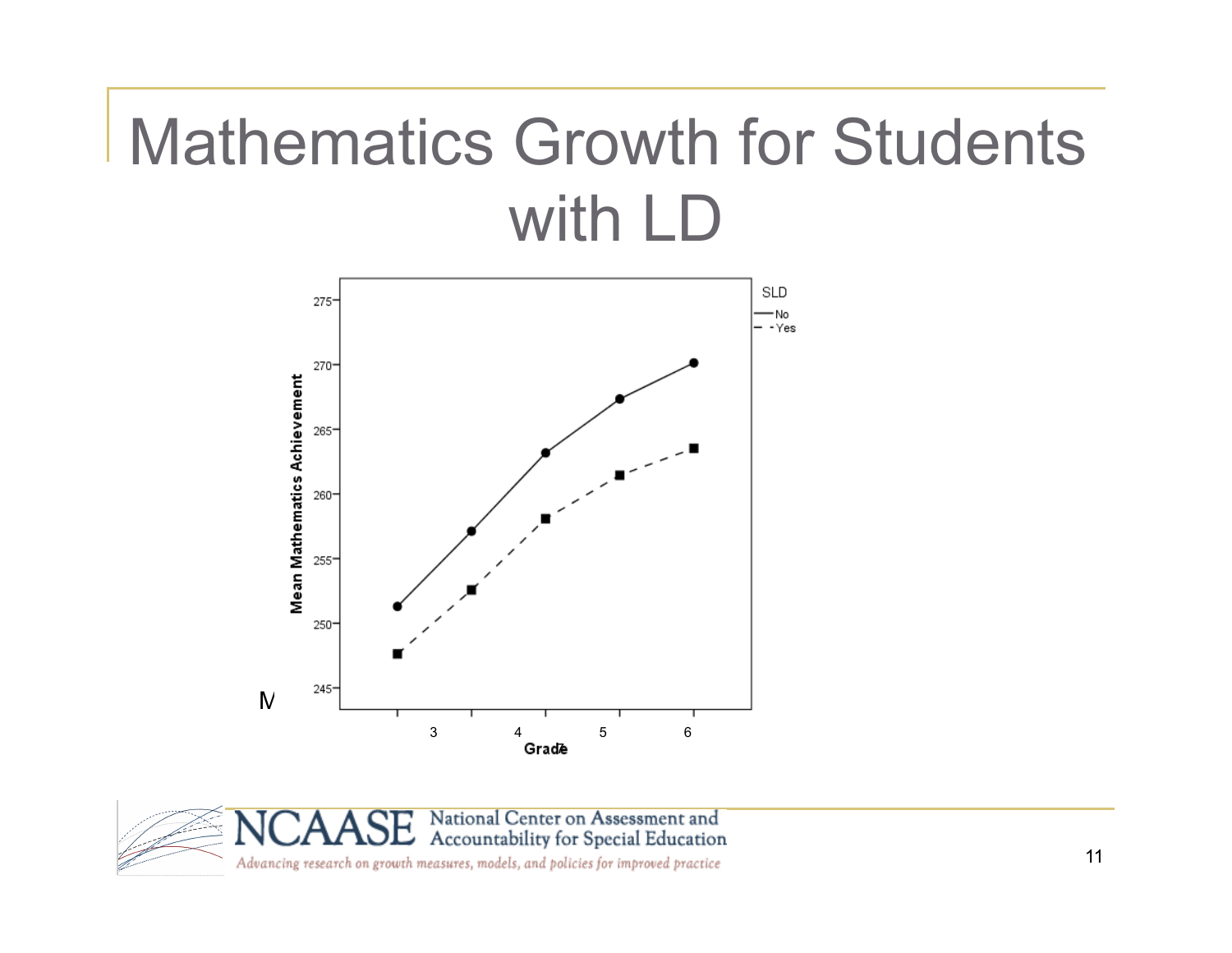### Risk Factors for Low Achievement



National Center on Assessment and Accountability for Special Education

Advancing research on growth measures, models, and policies for improved practice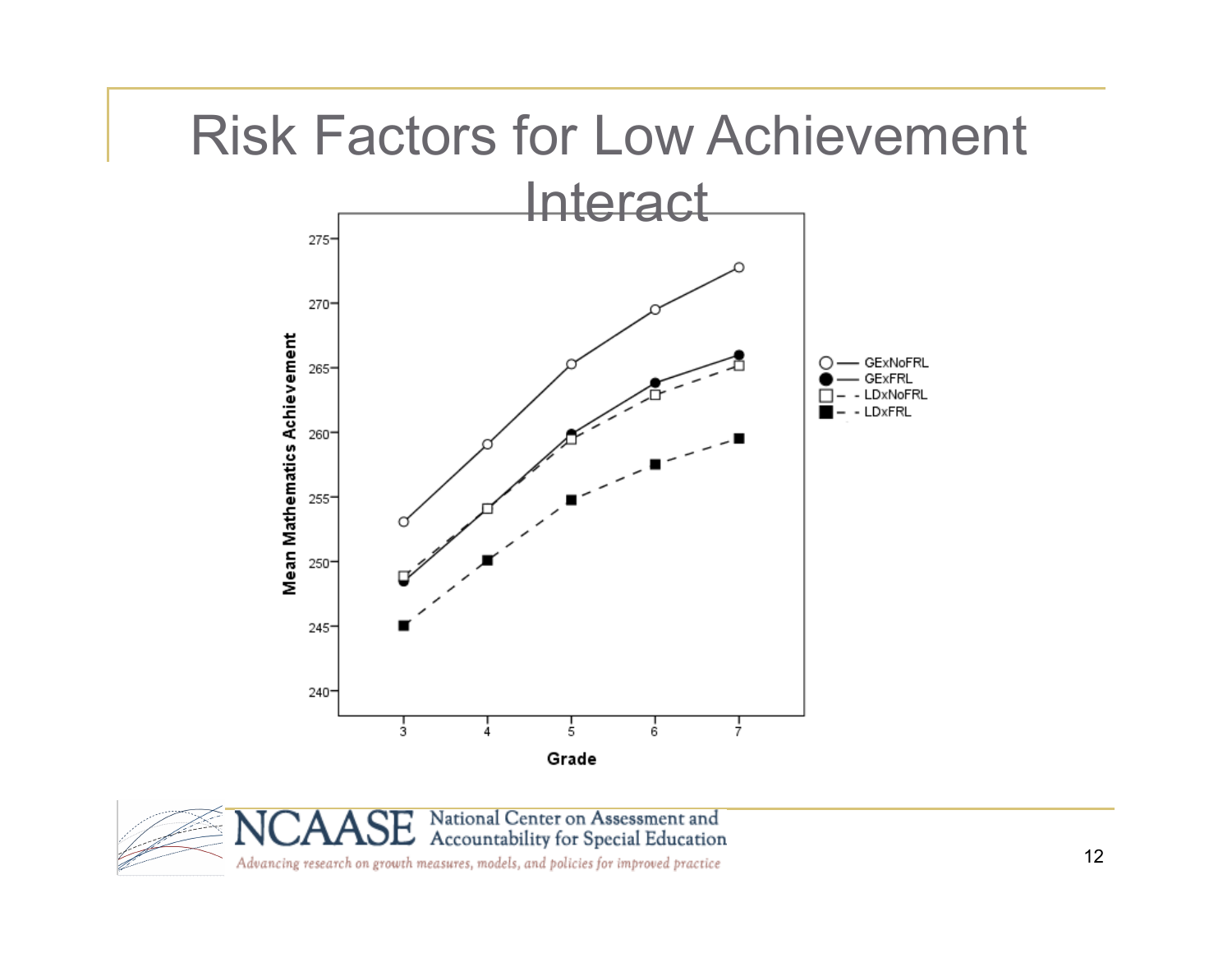### Mathematics Growth by



National Center on Assessment and Accountability for Special Education Advancing research on growth measures, models, and policies for improved practice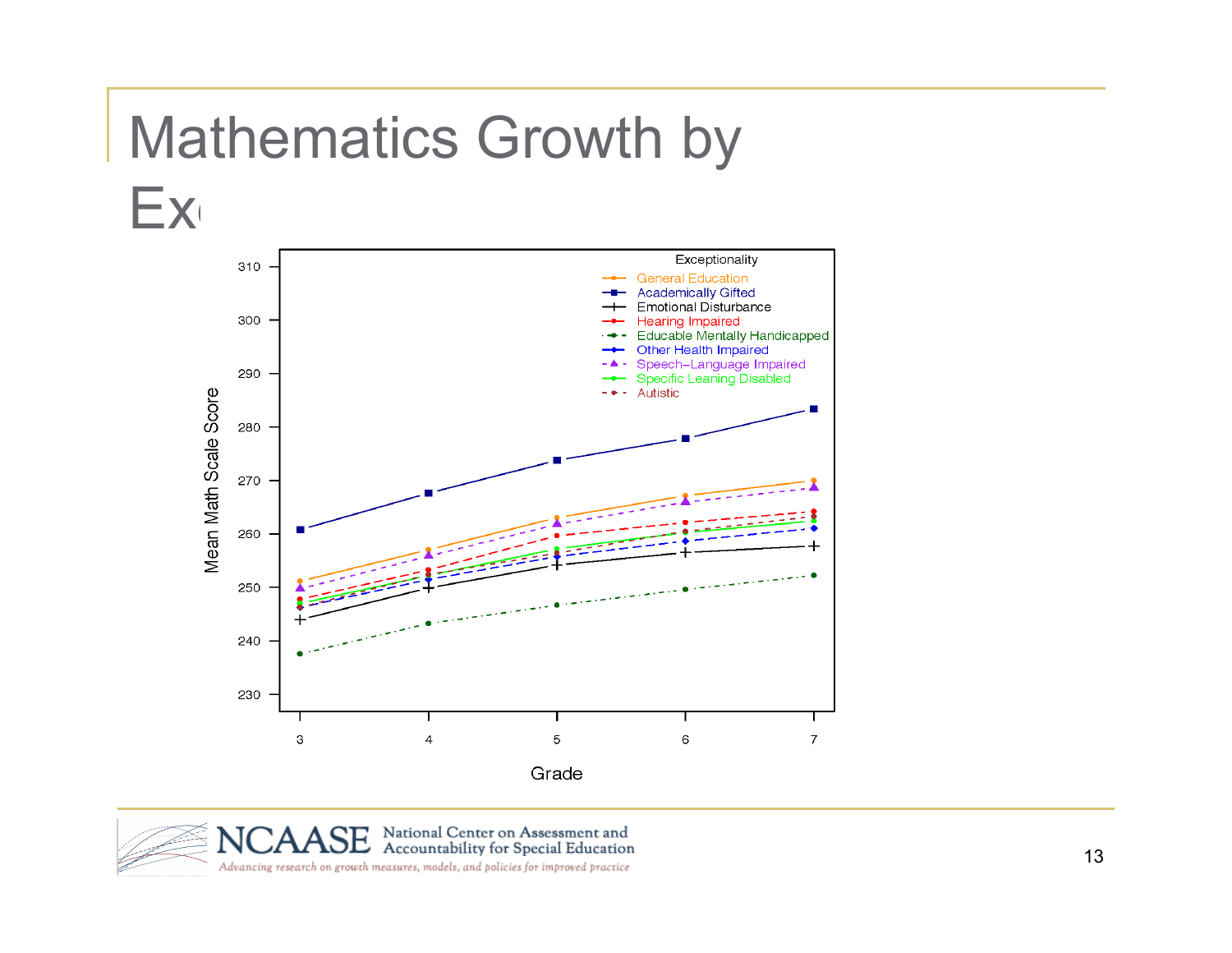### Reading Growth by Exceptionality



National Center on Assessment and Accountability for Special Education Advancing research on growth measures, models, and policies for improved practice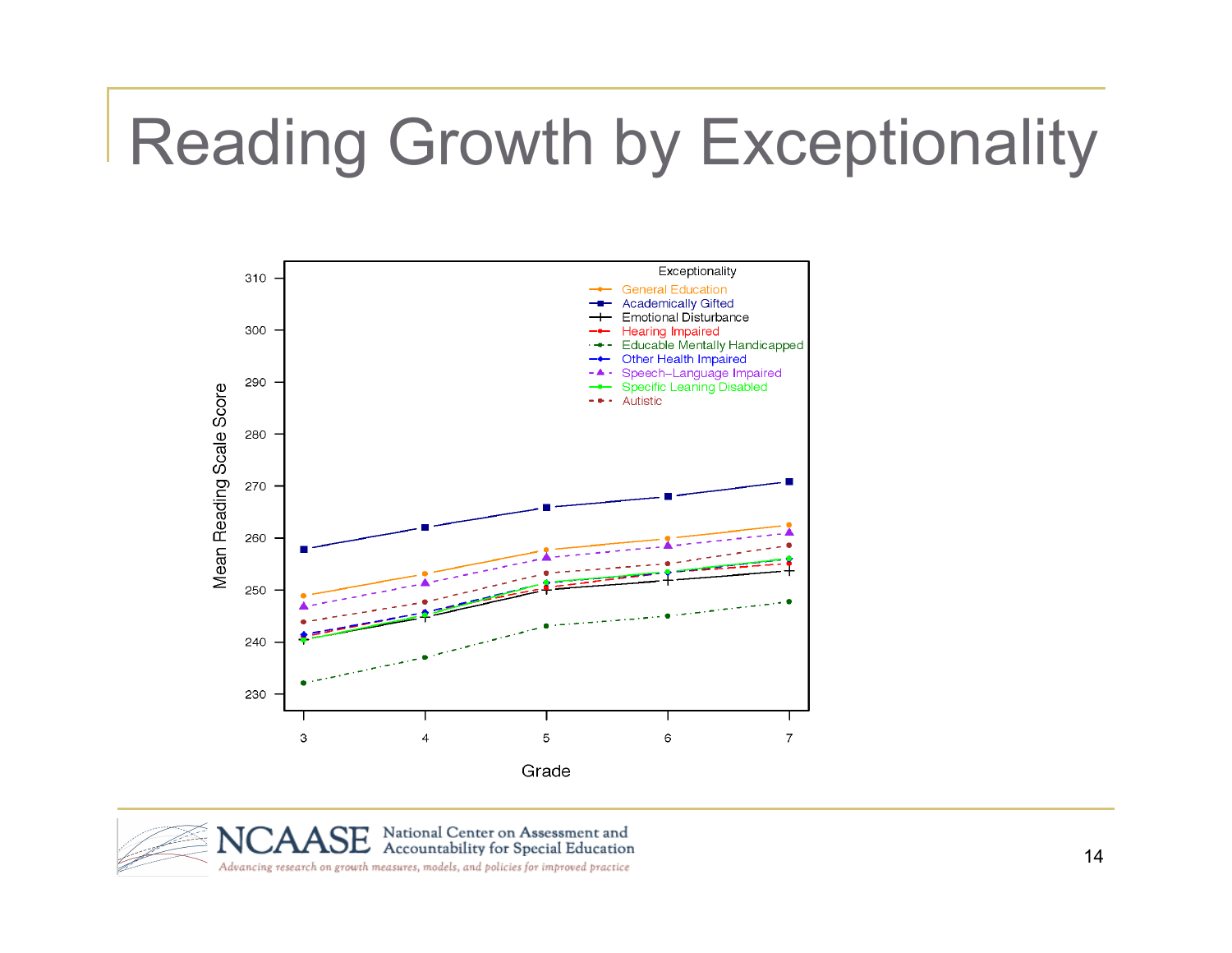#### SWSCD Alternate-General



National Center on Assessment and<br>Accountability for Special Education Advancing research on growth measures, models, and policies for improved practice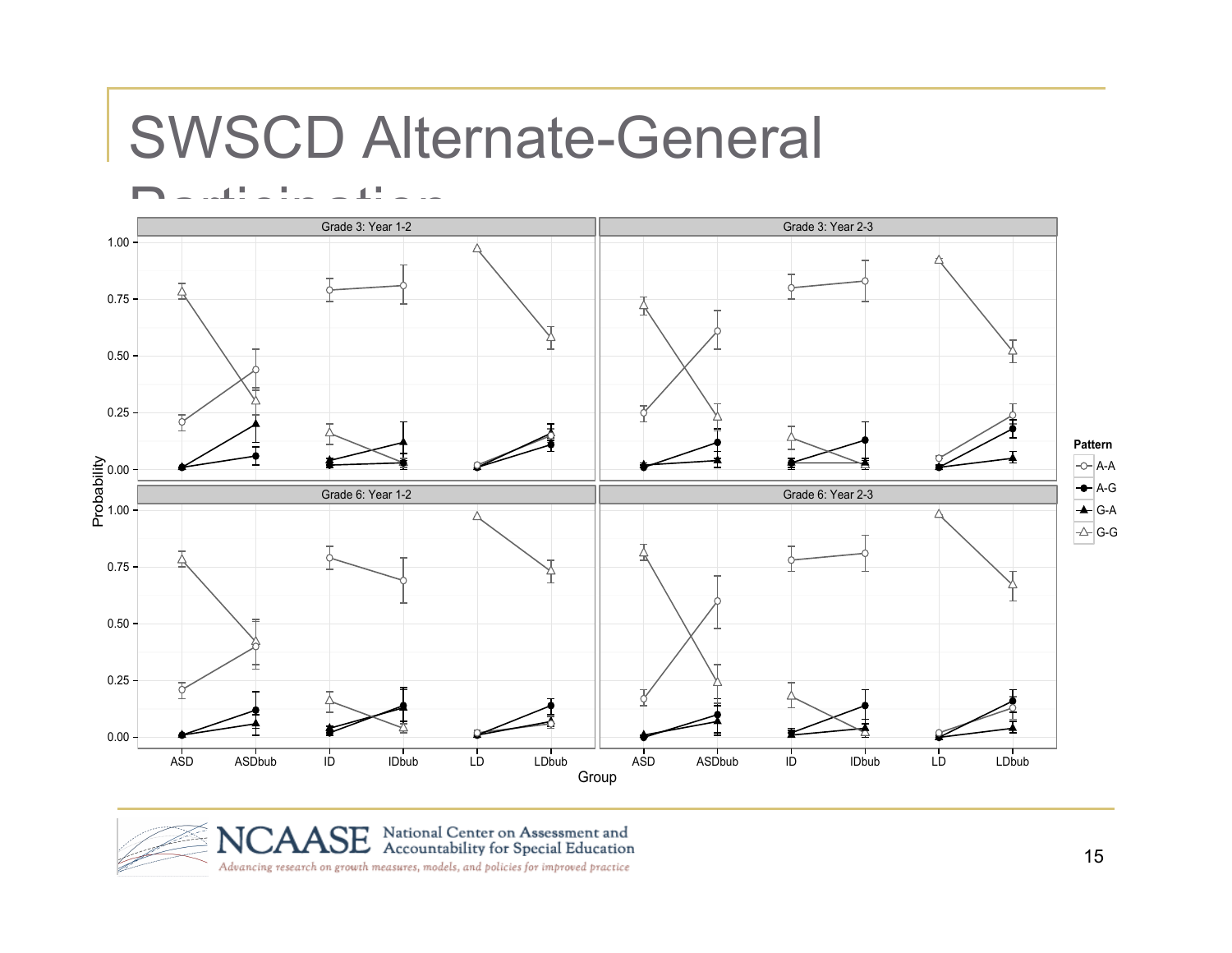## Growth for SWSCD

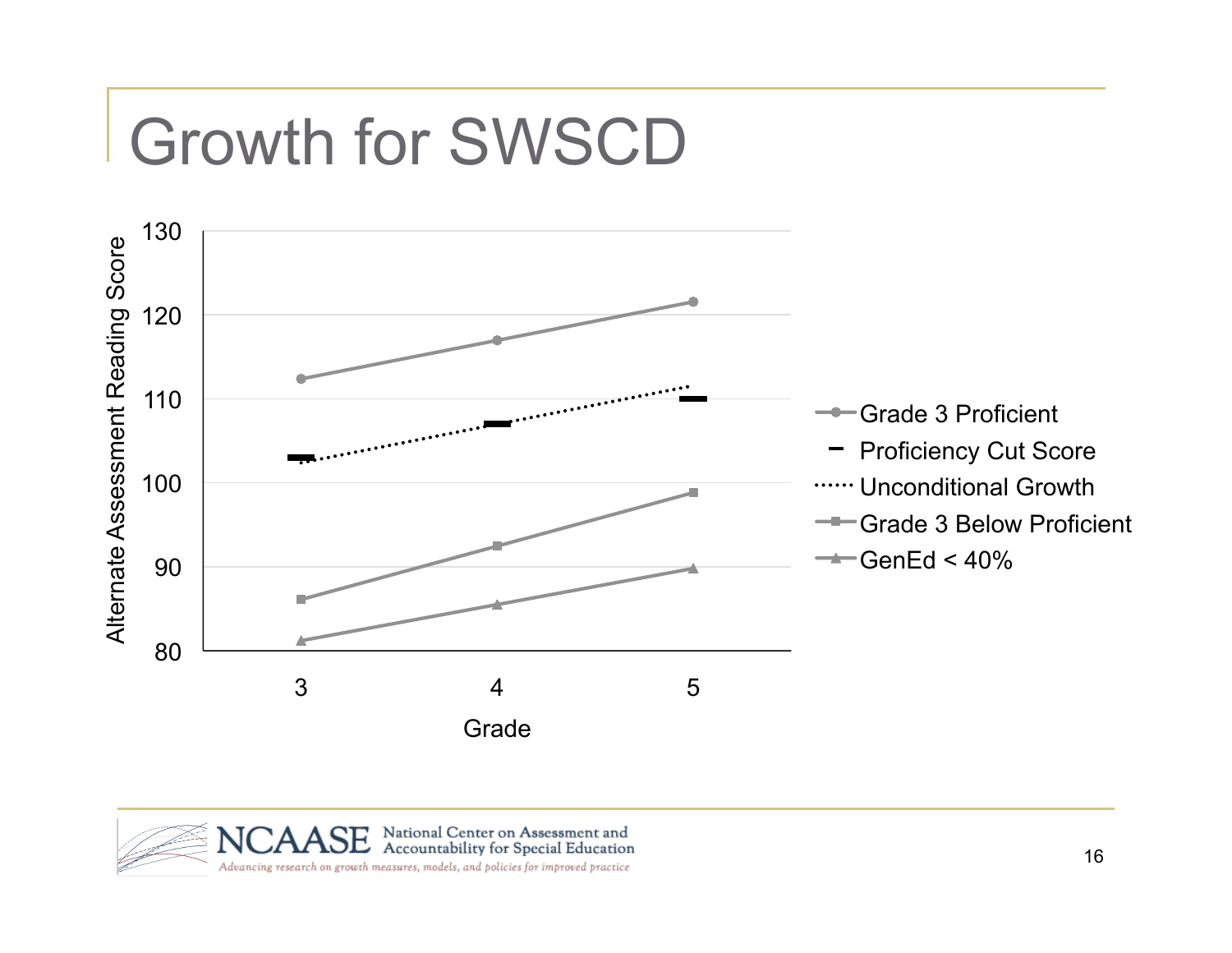#### **Opportunity to Learn the Intended Curriculum**



#### **A unified conceptualization of OTL based on 50+ years of empirical research.**

#### **Definition: Opportunity to Learn**

The degree to which a teacher dedicates **instructional time**  and **content coverage** to the intended curriculum objectives emphasizing higher-order **cognitive processes**, evidence-based **instructional practices**, and **alternative grouping formats.** 

#### **(Kurz, 2011)**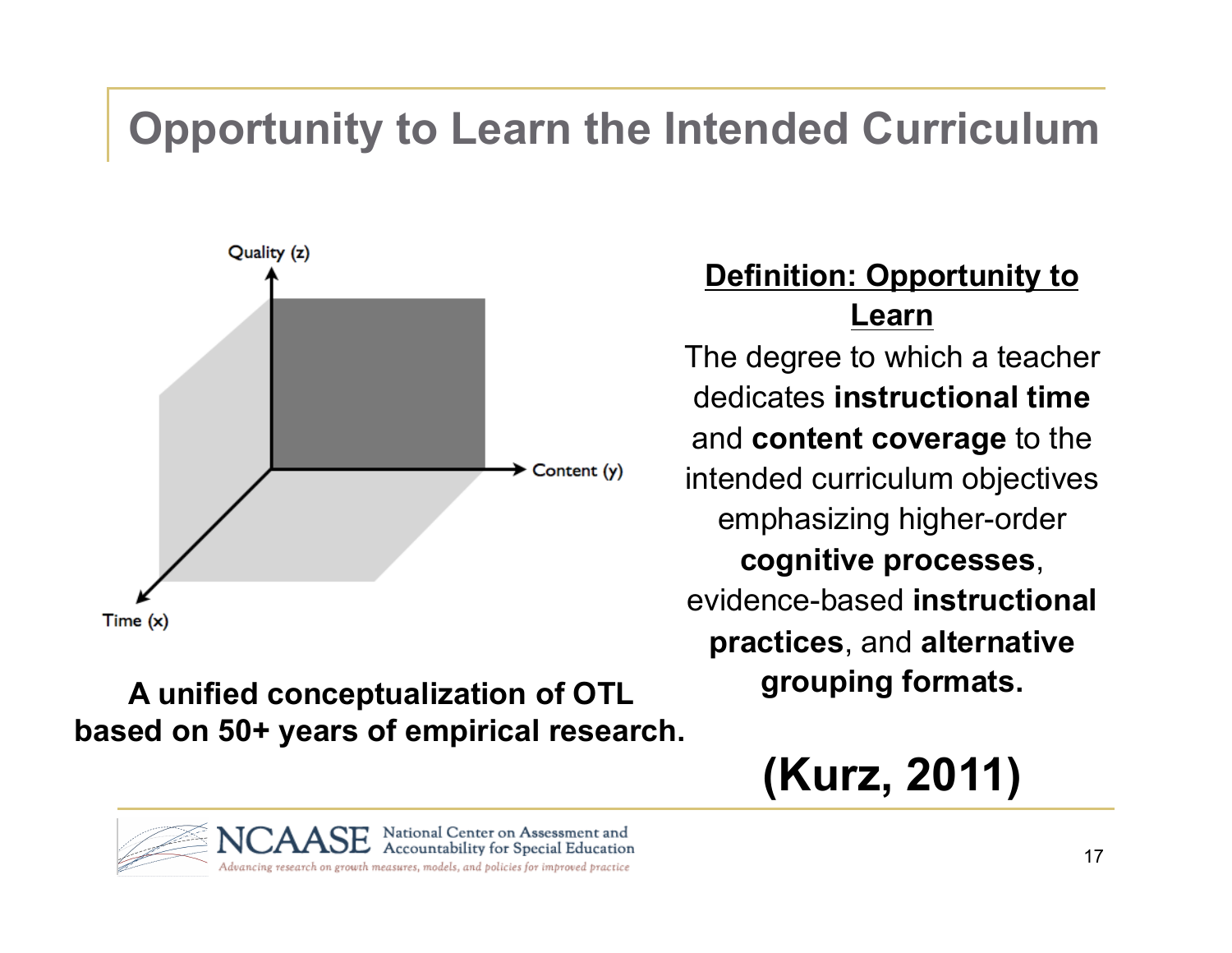### **Multiple Measures Study**

 **Four 2-year Longitudinal Cohorts: 4-5, 5-6, 6-7, & 7-8** 



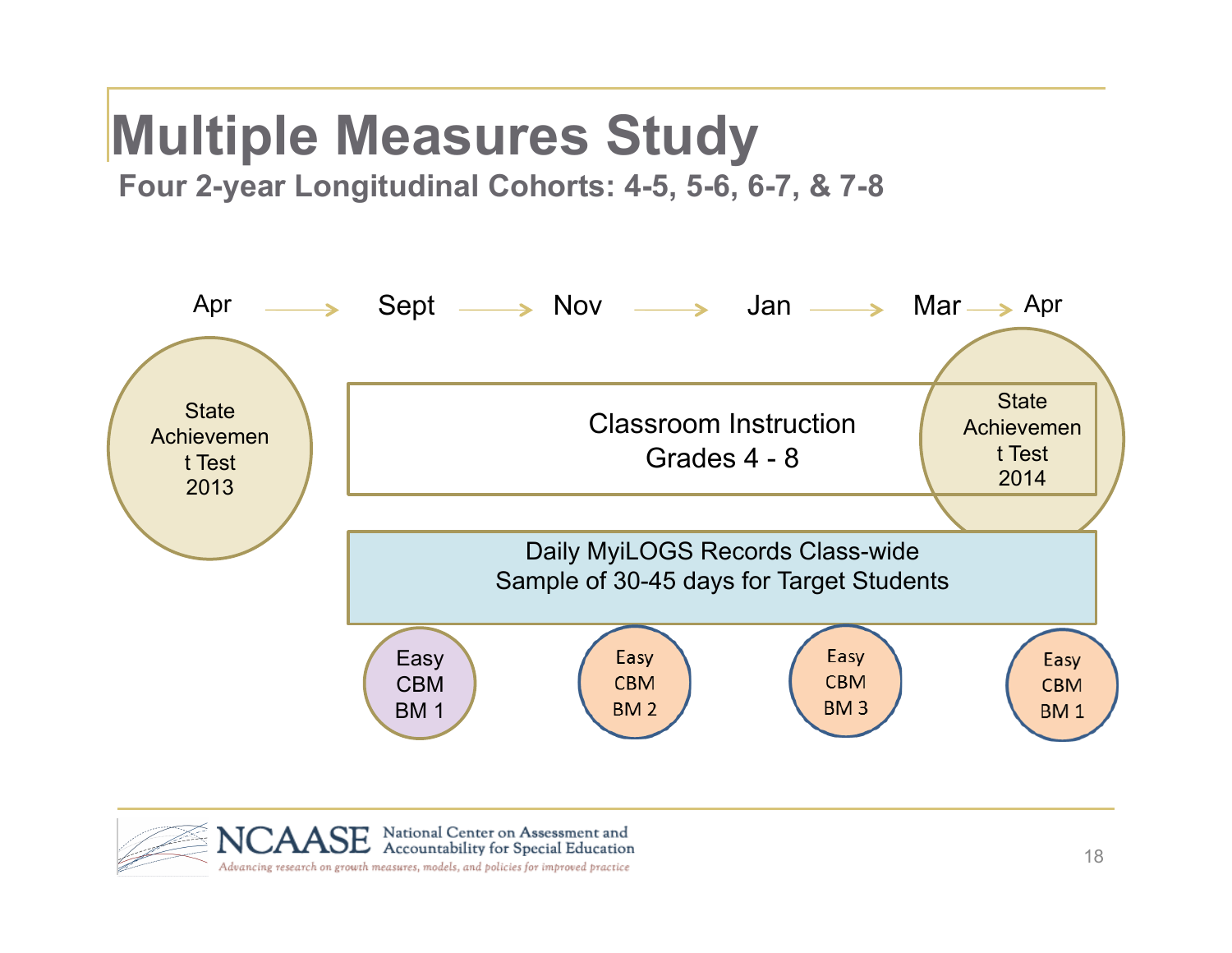#### **Multiple Measures Study: Year 1 Findings**

- Teachers ( $N = 69$ ) and students ( $N = 261$ ; 136 SWD + 125 SWoD) from AZ & OR schools grades  $4<sup>th</sup>-8<sup>th</sup>$ .
- A regression analysis showed OTL, easyCBM, grade, and special education status predicted nearly 67% of the variance in students' end of year mathematics achievement as measured by the OR Assessment of Knowledge & Skills in Math. By comparison, this same set of measures accounted for 61% of the variance in students' end of year mathematics achievement on the AZ Instructional Measurement of Skills test.
- **Inspection of the regression results showed** 
	- □ CBM measures are the best single predictor of end-of-year achievement (46% of the variance)
	- □ OTL indices of time, content, cognitive processes, and instructional practices contributed an additional 10% to the prediction of end of year achievement for students in mathematics.
- **More information to come from this study as we finish Year 2; we will have** achievement growth data for all these students!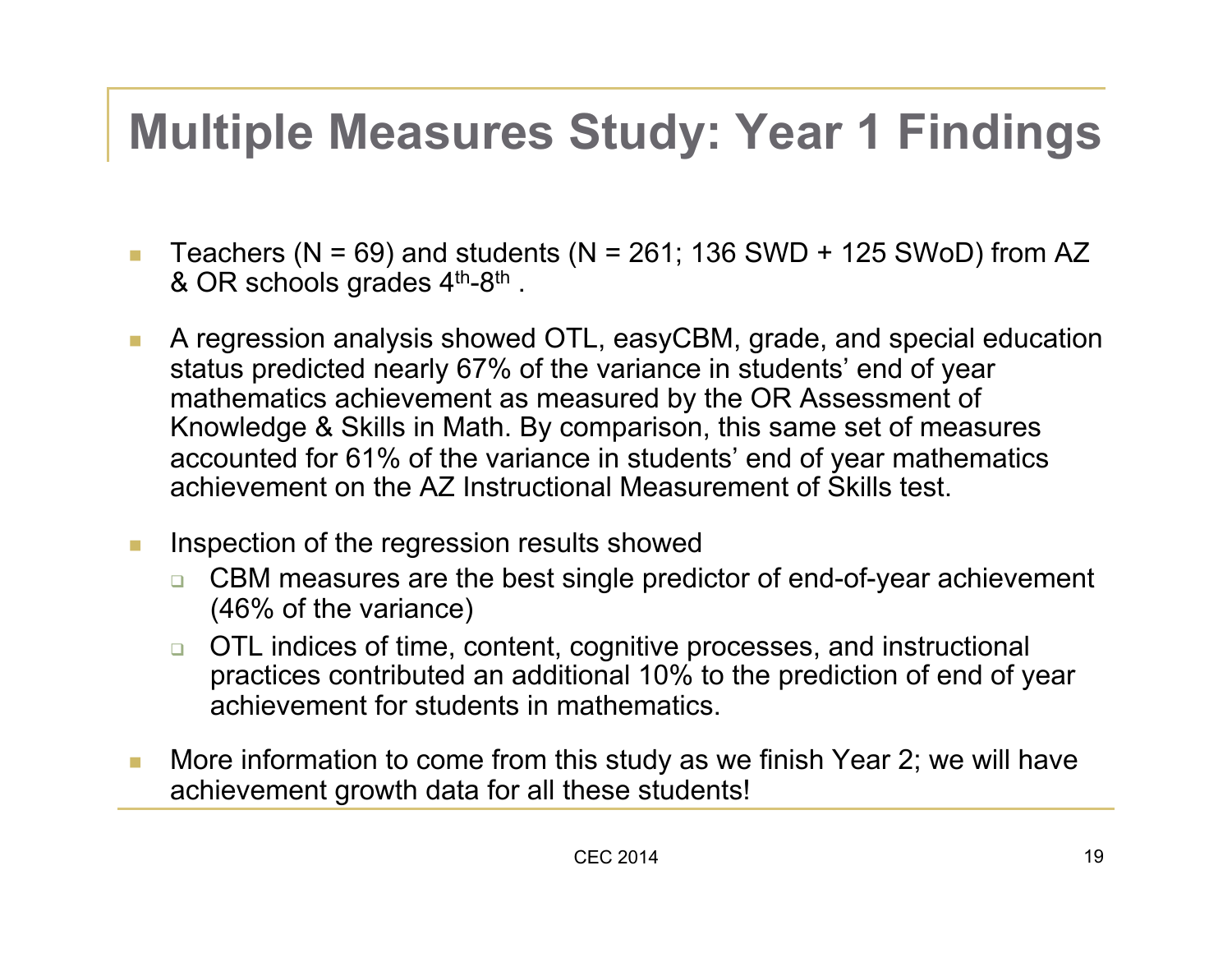## Summary of Findings to Date

- Growth for students with disabilities in reading and math follows the same curvilinear pattern seen in students without disabilities.
- Overall, achievement gaps for students with disabilities remain similar; they do not close or widen markedly across grades.
- **However, there are large differences in achievement** outcomes and size of gaps among exceptionalities.
- Achievement risk factors interact.
- Within-student changes in status can substantially affect outcomes reported for the students with disabilities subgroup.
- **Multiple testing opportunities benefit students with** disabilities.
- Increasing instructional time and focusing on tested content standards is associated with overall test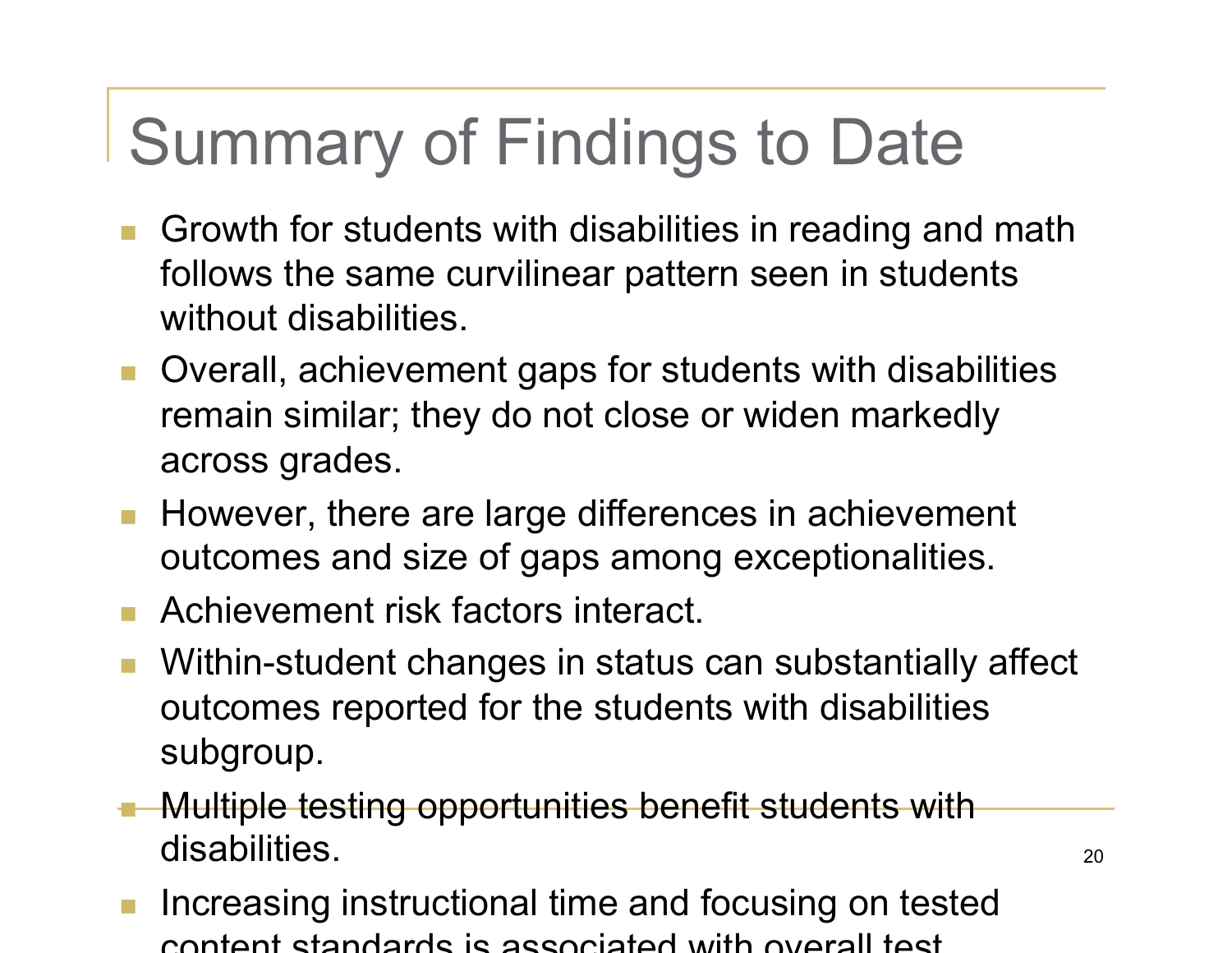# Ongoing and Planned Studies

- Replication of NC growth studies with remaining states
- Examination of performance of different growth models in representing schools' impact on students with and without disabilities
- What accelerates growth for students with disabilities?

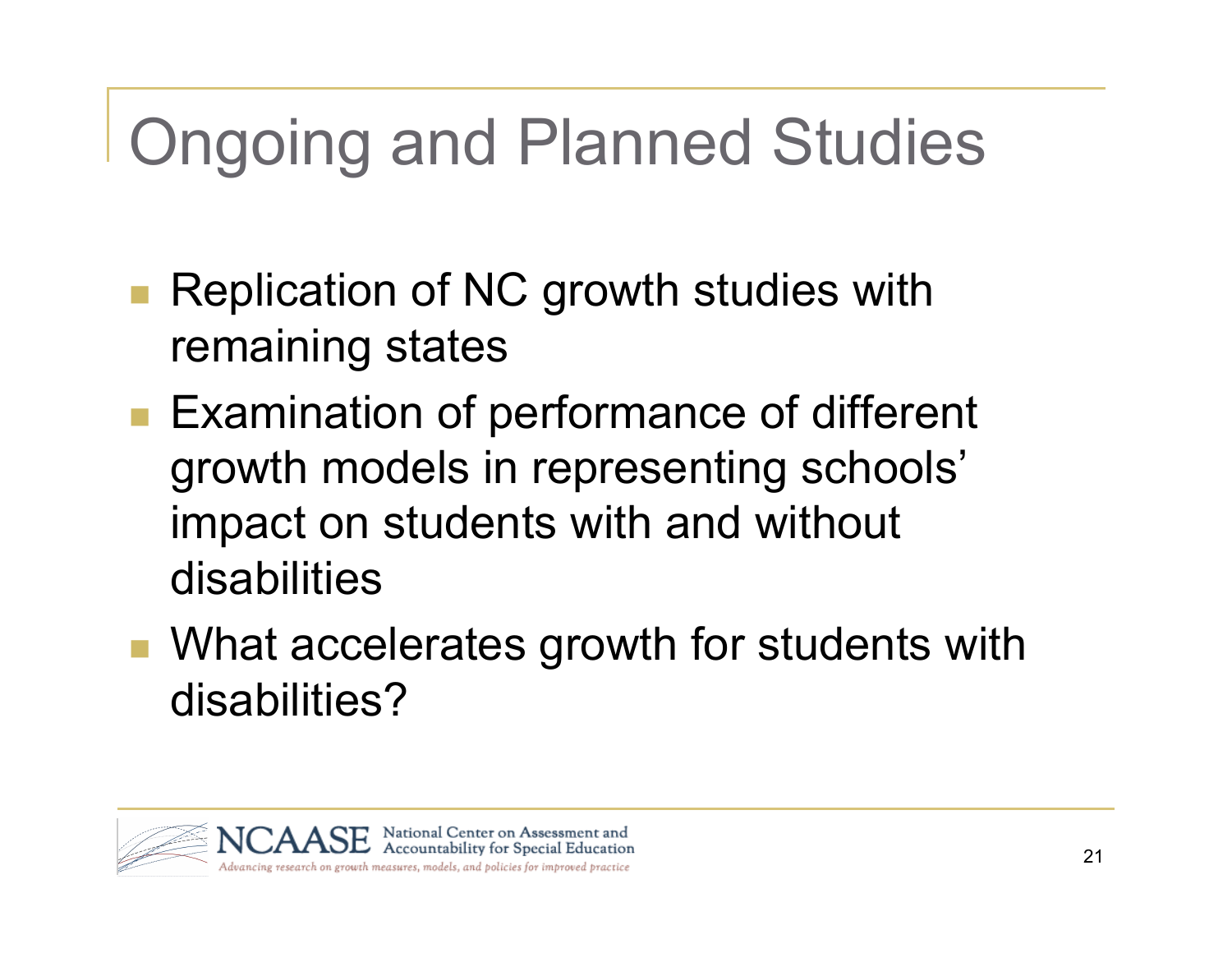### Questions? Comments?

 What are the most salient assessment and accountability issues your states are facing with respect to SWDs?